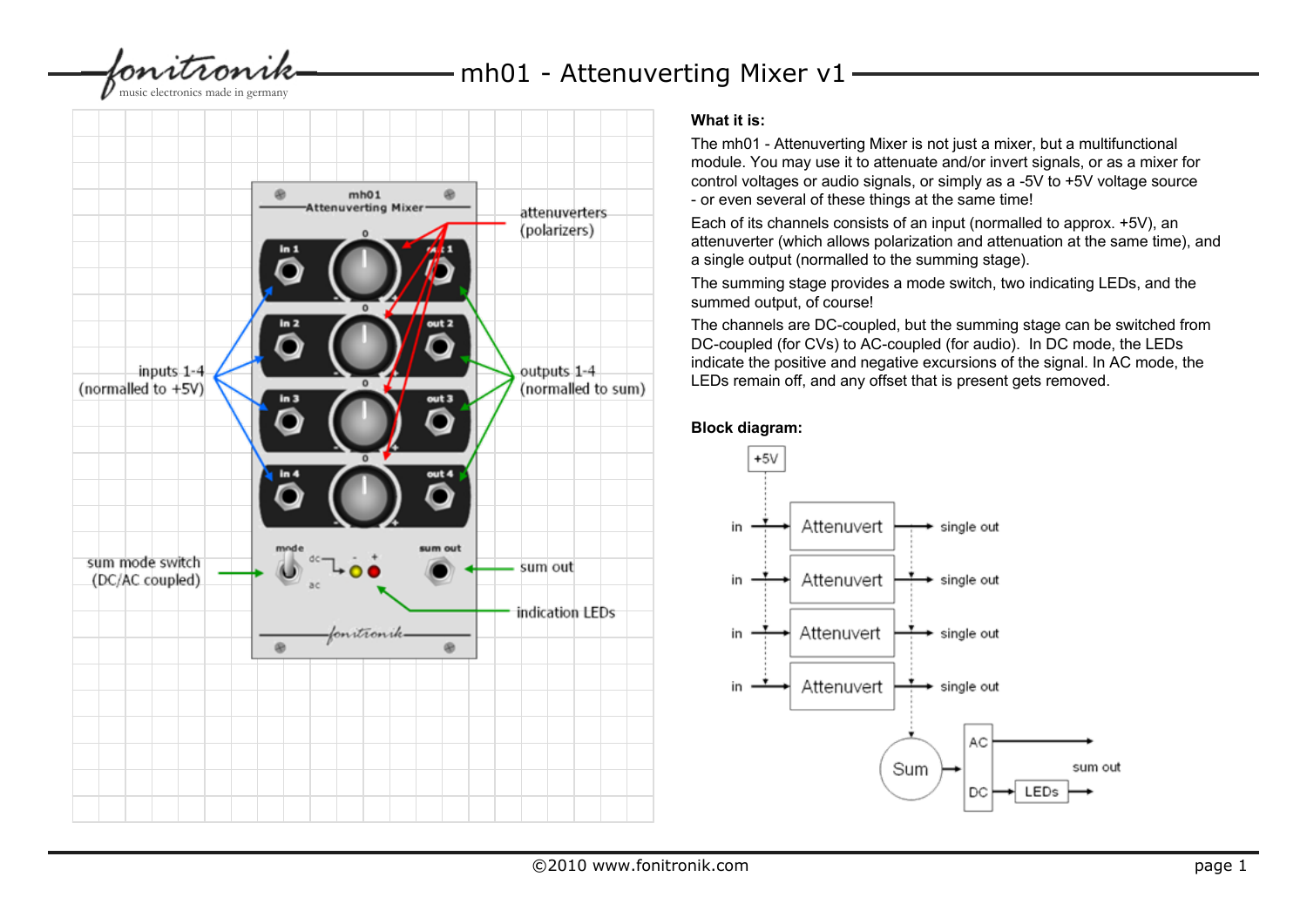bonitronik

music electronics made in germany



#### **Usage examples:**

mh01 - Attenuverting Mixer v1

When the attenuverter is turned fully clockwise, you will get near-unity gain (figure a). An attenuverter in the center position will give you zero gain. From the center to the fully clockwise position, the attenuverter attenuates the signal (figure b). From the center position to the fully counter-clockwise position, it will attenuate AND invert the signal (figure c).

Now, consider feeding one channel with an envelope. Attenuvert it, and the control voltage will be inverted, thus, only negative. You can use a second channel to add offset. You would then get an inverted envelope, but now it is positive (figure d)!

Remember, once you patch the single output of a channel, that particular channel will be disconnected from the summing stage. So you could use, for example, two channels for mixing or processing signals with the summing stage, and the spare channels could still be used for attenuvertion, or as voltage sources.

### **Constraints:**

This module has been designed principally for control voltage processing. Therefore, it cannot give you 100% unity gain. For this reason, it is not recommended for use with 1V/oct keyboard voltages. However, some channels might occasionally output 100% unity gain.

## **Technical specifications:**

3U, 12HP eurorack format Depth 1.2in/30mm Supply voltage -12V/+12V (it will work from -5V/+5V up to -15V/+15V) Current draw average (idle 10-15mA, working up to 20-25mA)